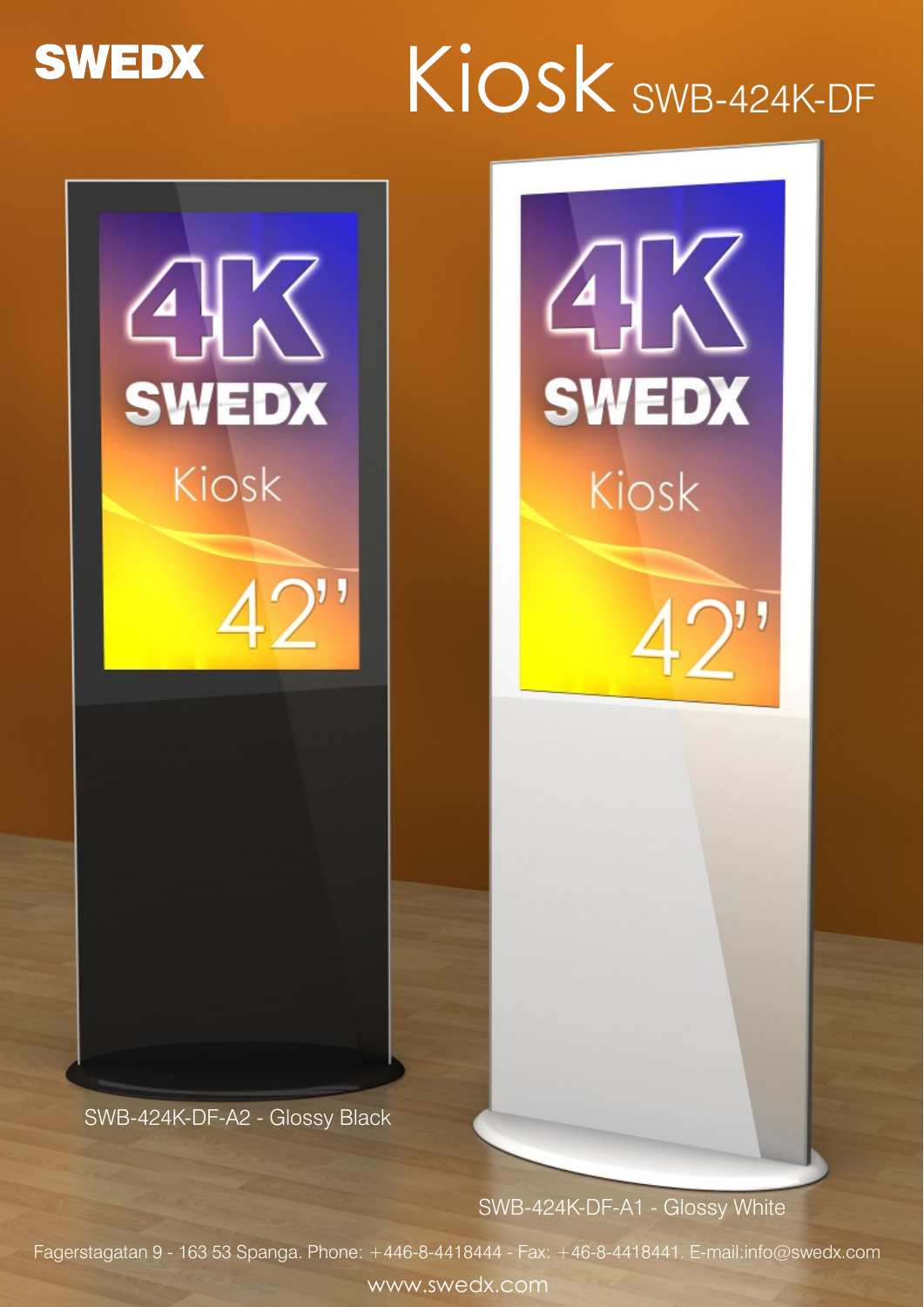

## Kiosk SWB-504K-DF



SWB-504K-DF-A1 - Glossy White SWB-504K-DF-A2 - Glossy Black

Fagerstagatan 9 - 163 53 Spanga. Phone: +446-8-4418444 - Fax: +46-8-4418441. E-mail:info@swedx.com www.swedx.com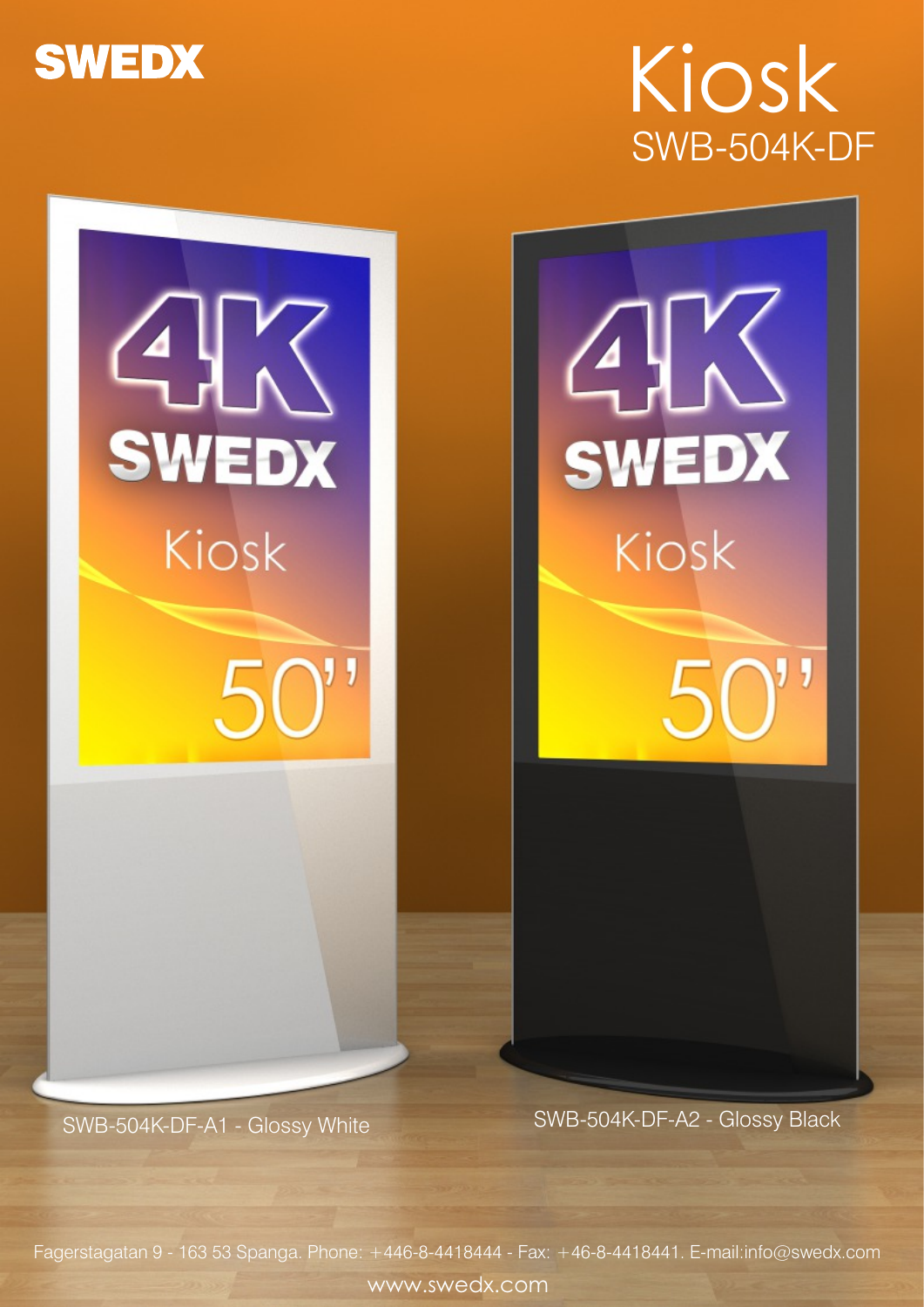

### Kiosk SWB-584K-DF



SWB-504K-DF-A2 Glossy Black

Fagerstagatan 9 - 163 53 Spanga. Phone: +446-8-4418444 - Fax: +46-8-4418441. E-mail:info@swedx.com

www.swedx.com